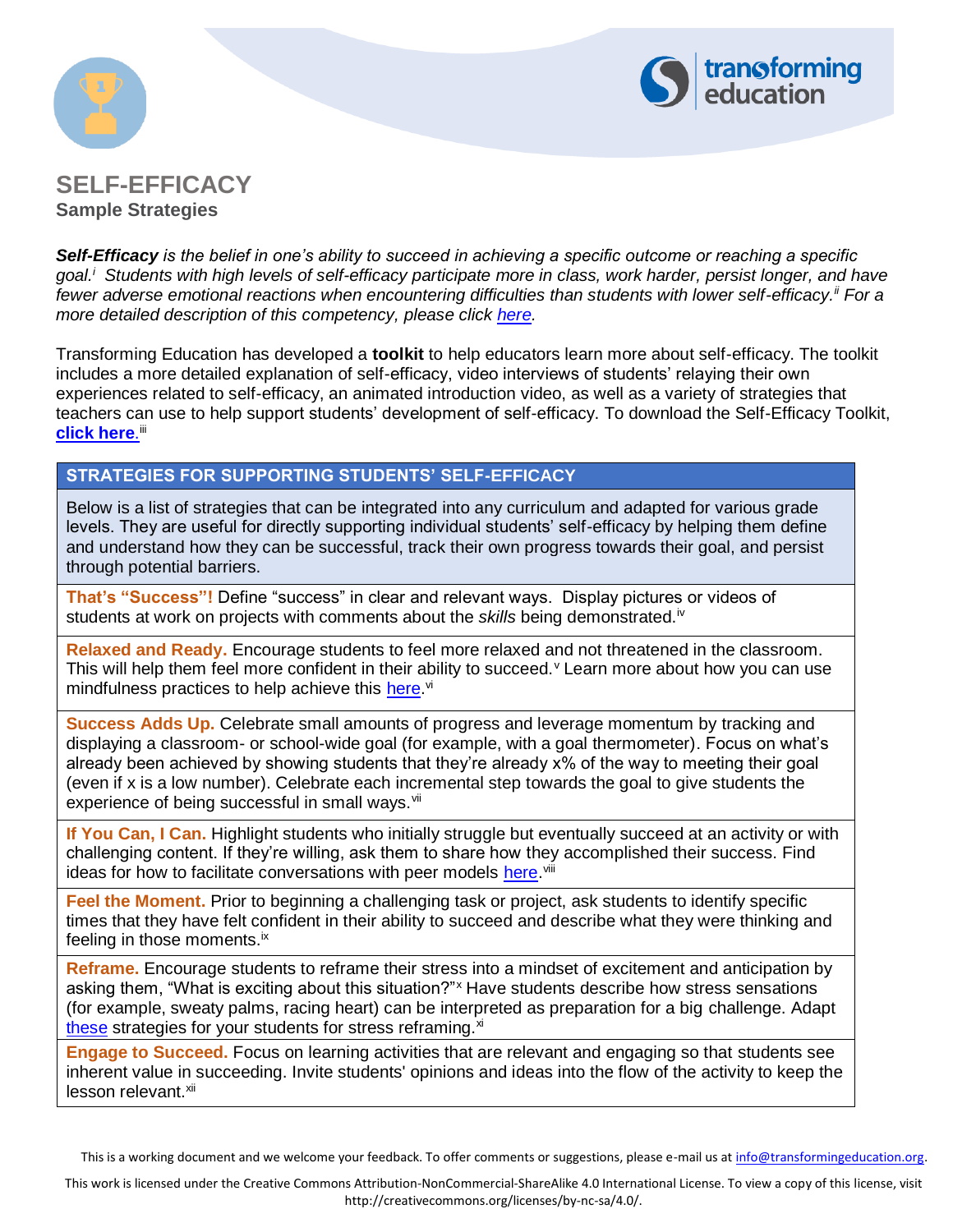



Link Past & Present. Connect activities with students' previous knowledge and experiences to ensure that activities are personally relevant and meaningful to them. Xili Explore Character Lab's playbook on [Building Connections](https://www.characterlab.org/build-connections) for more ideas. **xiv** 

**If-Then.** Encourage students to use "if-then planning" to plan for specific intentions and overcoming challenges.<sup>xv</sup> Learn more about "if-then planning" [here](https://www.edutopia.org/blog/traits-successful-if-then-heidi-grant-halvorson) or by exploring Character Lab's WOOP [Playbook.](https://www.characterlab.org/woop)<sup>xvi</sup>, <sup>xvii</sup>

**Road to Success.** Provide students with a learning progression—a roadmap towards mastery of a skill or task— for their assignment that clearly represents what success means at different stages of achievement.<sup>xviii</sup> This creates an opportunity for students to regularly track their growing understanding and accomplishments throughout the project. Find a video example [here.](https://vimeo.com/55951743)<sup>xix</sup> To learn more about working towards mastery, check out Character Lab's [Expert Practice Playbook.](https://www.characterlab.org/expert-practice)

**Beyond "good job!"** Provide students with specific feedback about what's driving their performance by following this sequence:

1) State what drove the student's success (e.g., strategy, skill);

2) Explain the degree of success;

3) Use words related to achievement, such as "great job," or encouragement, "try it again," at the end.<sup>xx</sup>

Have students create an ongoing list of skills and strategies that help them succeed. Have them continuously add on to the list.

## **GRADE-SPECIFIC STANDALONE LESSONS & ACTIVITIES**

Below is a list of standalone lessons about self-efficacy, categorized by grade levels. However, keep in mind that all the lessons are adaptable for students of different grade levels than those indicated.

## **Elementary School**

• **Ask students to keep a record** of something new they learned or something at which they excelled by making a note of it each day on a calendar. Or, have students reflect on past successes using **this worksheet**.<sup>xxi</sup>

#### **Middle School**

• Learn about ways to build academic self-efficacy in language arts classrooms by reading the vignettes and recommendations in **this article**.<sup>xxii</sup>

## **High School**

- Help students learn from others who demonstrated self-efficacy skills and examine how they might apply those skills in their own lives by following [this lesson plan.](https://achieve.lausd.net/cms/lib/CA01000043/Centricity/domain/625/pdfs/self-efficacy/lesson%20plans_teachers/Anything%20is%20possible.pdf)<sup>xxiii</sup> Reference quotes from historical figures about achieving the impossible [here.](http://www.uky.edu/~eushe2/Pajares/impossibleG.html)<sup>xxiv</sup>
- Use personal projects to help students practice building their self-efficacy. Find a guide [here.](http://www.ascd.org/publications/educational_leadership/may12/vol69/num08/Teaching_Self-Efficacy_with_Personal_Projects.aspx)<sup>xxv</sup>

This is a working document and we welcome your feedback. To offer comments or suggestions, please e-mail us at [info@transformingeducation.org.](mailto:info@transformingeducation.org)

This work is licensed under the Creative Commons Attribution-NonCommercial-ShareAlike 4.0 International License. To view a copy of this license, visit http://creativecommons.org/licenses/by-nc-sa/4.0/.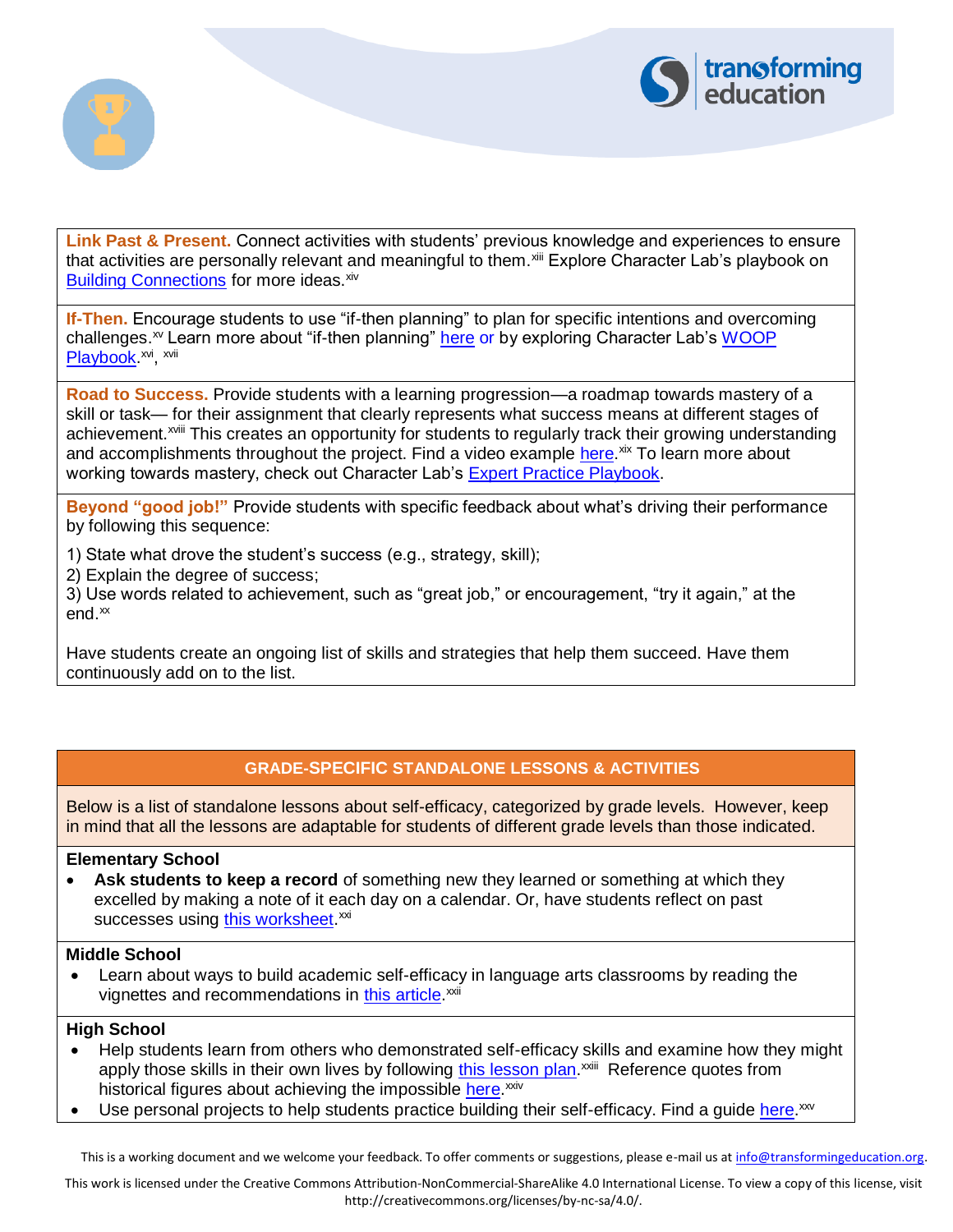



# **Self-Efficacy: Additional Readings & Resources**

| <b>Readings</b> |                                                                                                                                                                                                                                                                                                                                                                                                                                                                                              | <b>Videos</b>                                                                                                                                                                                          | <b>Websites &amp; Other Learning</b><br><b>Tools</b>                                                                                                                                                                                                                                                                                |
|-----------------|----------------------------------------------------------------------------------------------------------------------------------------------------------------------------------------------------------------------------------------------------------------------------------------------------------------------------------------------------------------------------------------------------------------------------------------------------------------------------------------------|--------------------------------------------------------------------------------------------------------------------------------------------------------------------------------------------------------|-------------------------------------------------------------------------------------------------------------------------------------------------------------------------------------------------------------------------------------------------------------------------------------------------------------------------------------|
|                 | <b>The Sway of Self-Efficacy</b> <sup>xxvi</sup><br><b>Teaching Self-Efficacy with</b><br><b>Personal Projects<sup>xxvii</sup></b><br>Self-Efficacy: Helping Children<br><b>Believe They Can Succeedxxviii</b><br><b>Classroom Strategies to Improve</b><br><b>Student Self-efficacy and</b><br><b>Learning Outcomesxxix</b><br>Attempting the Impossible:<br>Inspirational quotes about self-<br>efficacy from historical figures <sup>xxx</sup><br><b>Self-Efficacy: A Key to Literacy</b> | The Importance of Self-<br>$\bullet$<br>Efficacy? A video for<br>teachers, students, and<br>parents <sup>xxxii</sup><br><b>Video Lecture on Self</b><br>$\bullet$<br><b>Efficacy</b> <sup>xxxiii</sup> | <b>Transforming Education's</b><br>Self-Efficacy Toolkit <sup>xxxiv</sup><br><b>Transforming Education's</b><br>Mindfulness Toolkit <sup>xxxv</sup><br><b>Multimedia Resources for</b><br><b>Introducing Mindfulness to</b><br>Your School <sup>xxxvi</sup><br><b>Character Lab's Expert</b><br>Practice Playbook <sup>xxxvii</sup> |
|                 | Learning <sup>xxxi</sup>                                                                                                                                                                                                                                                                                                                                                                                                                                                                     |                                                                                                                                                                                                        |                                                                                                                                                                                                                                                                                                                                     |

Find an online board with these self-efficacy [strategies and other resources online at:](http://bit.ly/TE_SEstrategies)  http://bit.ly/TE\_SEstrategies

This is a working document and we welcome your feedback. To offer comments or suggestions, please e-mail us at [info@transformingeducation.org.](mailto:info@transformingeducation.org)